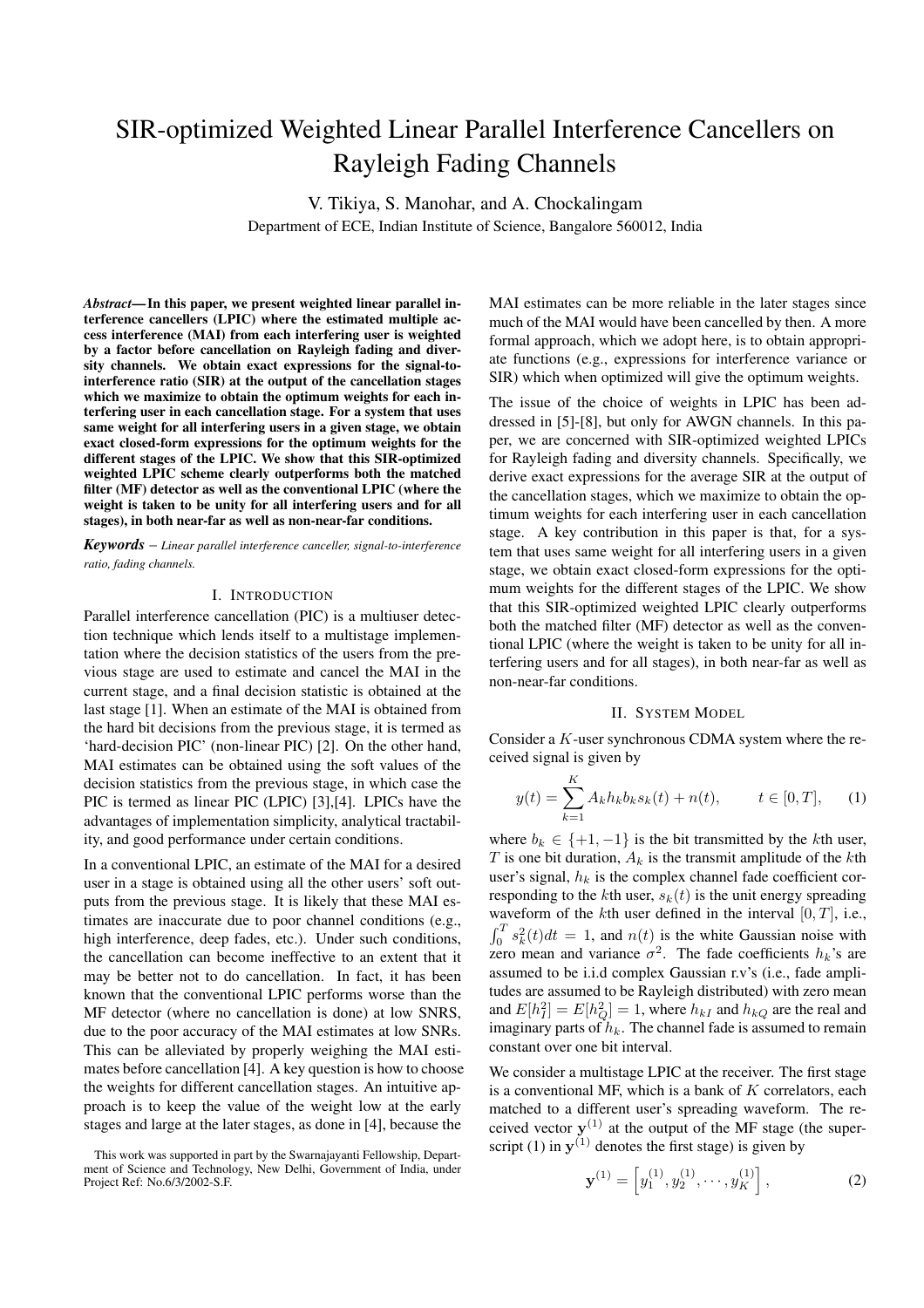where  $y_k^{(1)}$  is the *k*th user's MF output, given by

$$
y_k^{(1)} = A_k h_k b_k + \sum_{j=1, j \neq k}^{K} \rho_{jk} A_j h_j b_j + n_k,
$$
 (3)

where  $\rho_{ik}$  is the cross-correlation coefficient between jth and *k*th users' spreading waveforms, given by  $\rho_{jk} = \int_0^T$  $\int_{0}^{T} s_j(t) s_k(t) dt,$  $|\rho_{jk}| \leq 1$ , and  $n_k$ 's are complex Gaussian with zero mean and  $E[n_j n_k^*] = 2\sigma^2$  when  $j = k$  and  $E[n_j n_k^*] = 2\sigma^2 \rho_{jk}$  when  $j \neq k$ . The received vector **y**<sup>(1)</sup> (without hard decision) is used for MAI estimation and cancellation in the second stage.

# *A. Conventional LPIC*

In a conventional LPIC, the interference from all other users are estimated, which are then weighed equally (with unit weight) and cancelled. The MAI estimate for the desired user  $k$  in stage  $m, m > 1$ , is obtained by multiplying  $y_j^{(m-1)}$  with  $\rho_{jk}$ for all  $j \neq k$  and summing them up, i.e.,  $\sum_{j \neq k} \rho_{jk} y_j^{(m-1)}$ is the MAI estimate for the desired user k in stage m. Accordingly, the bit decision for the kth user after interference cancellation in the mth stage is given by

$$
\widehat{b}_{k}^{(m)} = \text{sgn}\left( Re \left( h_{k}^{*} \left( y_{k}^{(1)} - \sum_{j=1, j \neq k}^{K} \rho_{jk} y_{j}^{(m-1)} \right) \right) \right). \tag{4}
$$

## III. WEIGHTED LPIC

In a weighted LPIC, the estimate of the MAI from the jth interfering user to the desired user  $k$  in stage  $m$  is weighted by a factor  $p_{jk}^{(m)}$  before cancellation. In other words,

 $\sum_{j\neq k} p_{jk}^{(m)} \rho_{jk} y_j^{(m-1)}$  is the weighted MAI estimate for the desired user k in stage m. That is, the mth stage output of the desired user  $k, y_k^{(m)}$ , is given by

$$
y_k^{(m)} = y_k^{(1)} - \sum_{j=1, \, j \neq k}^{K} p_{jk}^{(m)} \rho_{jk} y_j^{(m-1)}.
$$
 (5)

Note that both the conventional LPIC as well as the MF detector become special cases of the weighted LPIC for  $p_{jk}^{(m)} =$  $1, \forall j, m$  and  $p_{jk}^{(m)} = 0, \forall j, m$ , respectively.

The bit decision for the desired user  $k$  after weighted interference cancellation in stage  $m$  is then given by

$$
\widehat{b}_k^{(m)} = \operatorname{sgn}\left(Re\left(h_k^* y_k^{(m)}\right)\right). \tag{6}
$$

In the following, we obtain exact expressions for the average SIRs at the output of the different stages of the weighted LPIC, which are maximized to obtain the optimum weights.

# *A. SIR at 2nd Stage Output*

The weighted interference cancelled output of the second stage for the desired user  $k$  is given by

$$
y_k^{(2)} = A_k h_k b_k \left( 1 - \sum_{j=1, j \neq k}^{K} p_{jk}^{(2)} \rho_{jk}^2 \right) + I_2 + N_2, \tag{7}
$$

where

$$
I_2 = \sum_{j=1, j \neq k}^{K} \left(1 - p_{jk}^{(2)}\right) A_j h_j b_j \rho_{jk} - \sum_{j=1, j \neq k}^{K} p_{jk}^{(2)} \rho_{jk} \sum_{\substack{i=1 \\ i \neq j, k}}^{K} \rho_{ij} A_i h_i b_i, \quad (8)
$$

$$
N_2 = n_k - \sum_{j=1, j \neq k}^{K} p_{jk}^{(2)} \rho_{jk} n_j.
$$
 (9)

The terms  $I_2$  and  $N_2$  in (7) represent the interference and noise terms introduced due to imperfect cancellation in using the soft output values from the MF stage. Since  $h$ 's are complex Gaussian, both  $I_2$  and  $N_2$  are linear combinations of Gaussian r.v's with zero mean. The variance of  $I_2$ ,  $\sigma_{I_2}^2$ , can be obtained as

$$
\sigma_{I_2}^2 = \sum_{i=1, i \neq k}^{K} A_i^2 \left( \left( 1 - p_{ik}^{(2)} \right) \rho_{ik} - \sum_{\substack{j=1 \\ j \neq k, i}}^{K} p_{jk}^{(2)} \rho_{jk} \rho_{ij} \right)^2, (10)
$$

and the variance of  $N_2$ ,  $\sigma_{N_2}^2$ , can be obtained as

$$
\sigma_{N_2}^2 = \sigma^2 \left( 1 - 2 \sum_{\substack{j=1 \ j \neq k}}^K p_{jk}^{(2)} \rho_{jk}^2 + \sum_{\substack{i=1 \ i \neq k}}^K p_{ik}^{(2)} \rho_{ik} \sum_{\substack{j=1 \ j \neq k}}^K p_{jk}^{(2)} \rho_{jk} \rho_{ji} \right). (11)
$$

The average SIR of the desired user  $k$  at the output of the second stage,  $\overline{SIR}_k^{(2)}$ , is then given by

$$
\overline{SIR}_k^{(2)} = \frac{A_k^2 \left(1 - \sum_{\substack{j=1 \ j \neq k}}^K p_{jk}^{(2)} \rho_{jk}^2\right)^2}{\sigma_{I_2}^2 + \sigma_{N_2}^2}.
$$
 (12)

The optimum values of  $p_{jk}^{(2)}$ ,  $j = 1, 2, \dots, K$ ,  $j \neq k$  can be found by numerically maximizing the SIR expression in (12).

#### *B. SIR at 3rd Stage Output*

The soft values of the interference cancelled outputs of the different users from the 2nd stage are used to reconstruct (estimate) the MAI for the desired user  $k$  in the 3rd stage, which are weighted by the factors  $p_{jk}^{(3)}$  and cancelled. The 3rd stage output of the desired user  $k$ ,  $y_k^{(3)}$ , is given by

$$
y_k^{(3)} = A_k h_k b_k X + I_3 + N_3,
$$
\n(13)

where

$$
X = 1 - \sum_{\substack{j=1 \ i \neq k}}^{K} p_{jk}^{(3)} \rho_{jk}^2 \left(1 - p_{kj}^{(2)}\right) + \sum_{\substack{j=1 \ i \neq k}}^{K} p_{jk}^{(3)} \rho_{jk} \sum_{\substack{i=1 \ i \neq j,k}}^{K} p_{ij}^{(2)} \rho_{ij} \rho_{ki}, \quad (14)
$$
  

$$
I_3 = \sum_{\substack{l=1 \ l \neq k}}^{K} \rho_{lk} A_l b_l h_l \left(1 - p_{lk}^{(3)} \left(1 - \sum_{\substack{j=1 \ j \neq l}}^{K} p_{jl}^{(2)} \rho_{jl}^2\right)\right)
$$

$$
+ \sum_{\substack{l=1 \ l \neq k}}^{K} p_{lk}^{(3)} \rho_{lk} \sum_{\substack{i=1 \ i \neq l}}^{K} p_{il}^{(2)} \rho_{il} \sum_{\substack{j=1 \ j \neq l,i,k}}^{K} \rho_{ji} A_j h_j b_j
$$

$$
- \sum_{\substack{l=1 \ l \neq k}}^{K} p_{lk}^{(3)} \rho_{lk} \sum_{\substack{j=1 \ i \neq l,i,k}}^{K} \rho_{jl} A_j h_j b_j \left(1 - p_{jl}^{(2)}\right), \quad (15)
$$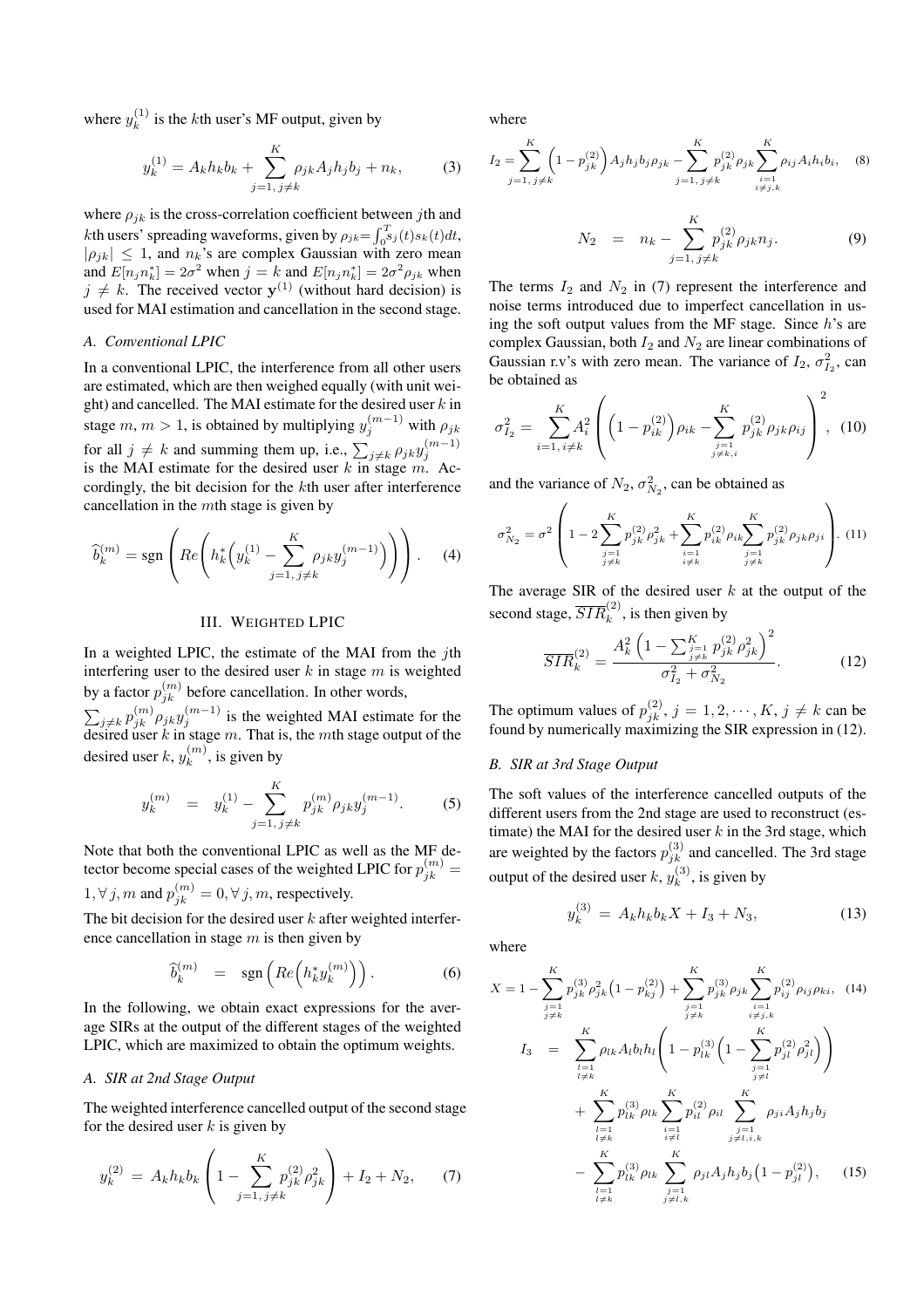$$
N_3 = n_k - \sum_{\substack{l=1\\l \neq k}}^K p_{lk}^{(3)} \rho_{lk} \left( n_l - \sum_{\substack{j=1\\j \neq l}}^K p_{jl}^{(2)} \rho_{jl} n_j \right). \tag{16}
$$

The terms  $I_3$  and  $N_3$  are linear combinations of Gaussian r.v's with zero mean and variances  $\sigma_{I_3}^2$  and  $\sigma_{N_3}^2$ , given by

$$
\sigma_{I_3}^2 = \sum_{\substack{l=1 \ l \neq k}}^K A_l^2 \left[ \sum_{\substack{j=1 \ j \neq l,k}}^K p_{jk}^{(3)} \rho_{jk} \sum_{\substack{i=1 \ i \neq l,j}}^K p_{ij}^{(2)} \rho_{ij} \rho_{li} - \sum_{\substack{j=1 \ j \neq k,l}}^K p_{jk}^{(3)} \rho_{lj} \rho_{jk} \left( 1 - p_{lj}^{(2)} \right) \right] + \rho_{lk} \left( 1 - p_{lk}^{(3)} \left( 1 - \sum_{\substack{j=1 \ j \neq l}}^K p_{jl}^{(2)} \rho_{jl}^2 \right) \right)^2, \tag{17}
$$

$$
\sigma_{N_3}^2 = \sigma^2 \left( 1 + \sum_{\substack{l=1 \ l \neq k}}^K p_{lk}^{(3)} p_{kl}^{(2)} \rho_{lk}^2 \right)^2
$$
  
+  $2\sigma^2 \left( 1 + \sum_{\substack{l=1 \ l \neq k}}^K p_{lk}^{(3)} p_{kl}^{(2)} \rho_{lk}^2 \right) \sum_{\substack{i=1 \ i \neq k}}^K \rho_{ik} \left( -p_{ik}^{(3)} \rho_{ik} + \sum_{\substack{l=1 \ l \neq k,i}}^K p_{lk}^{(3)} \rho_{lk} \rho_{il} p_{il}^{(2)} \right)$   
+  $\sigma^2 \sum_{\substack{i=1 \ i \neq k}}^K \sum_{\substack{l=1 \ l \neq k}}^K \rho_{il} \left( -\rho_{ik} p_{ik}^{(3)} + \sum_{\substack{j=1 \ j \neq k,i}}^K p_{jk}^{(3)} \rho_{jk} \rho_{ij} p_{ij}^{(2)} \right)$   
-  $\left( -\rho_{lk} p_{lk}^{(3)} + \sum_{\substack{j=1 \ j \neq k,i}}^K p_{jk}^{(3)} \rho_{jk} \rho_{lj} p_{lj}^{(2)} \right)$ . (18)

The average SIR of the desired user  $k$  at the output of the third stage,  $\overline{SIR}_k^{(3)}$ , is then given by

$$
\overline{SIR}_k^{(3)} = \frac{A_k^2 X^2}{\sigma_{I_3}^2 + \sigma_{N_3}^2}.
$$
 (19)

The optimum values of  $p_{jk}^{(3)}$ ,  $j = 1, 2, \dots, K$ ,  $j \neq k$ , can be found by numerically maximizing the SIR expression in (19).

It is noted that the time complexity of the numerical optimization of the SIR expressions in (12) and (19) to obtain the optimum weights  $p_{jk,opt}^{(2)}$  and  $p_{jk,opt}^{(3)}$  is large. A less complex optimization is possible if all other users' interference is weighed equally in a given stage (yet optimally in terms of maximizing the SIR - unlike conventional LPIC which uses unit weight to all interfering users in all stages), i.e., all other users' interference in stage  $m, m > 1$ , is weighed by the same weight  $p_k^{(m)}$ . Indeed, for this scheme we obtain the optimum weights,  $p_{k,opt}^{(m)}$ , in closed-form, which we present in the next section. We call the  $p_{jk}^{(m)}$  optimized scheme as Optimum Scheme-I and the  $p_k^{(m)}$  optimized scheme as Optimum Scheme-II. Since the Optimum Scheme-II weighs all users with same weight in a given stage, it is expected to loose some performance compared to the Optimum Scheme-I. However, as we will see in the Results and Discussion Section (Sec. V), the Optimum Scheme-II (for which closed-form expressions for the optimum weights are derived) performs quite close to the Optimum Scheme-I and significantly better than the conventional LPIC and the MF detector, both in near-far and as well as non-near far conditions.

## IV. OPTIMUM WEIGHTS IN CLOSED-FORM

In this section, we consider Optimum Scheme-II in which the estimates of the interference from all other users of the desired user k in stage  $m, m > 1$ , are weighed by the same weight  $p_k^{(m)}$ . Replacing  $p_{jk}^{(2)}$  with  $p_k^{(2)}$  in (12) gives the SIR expression to optimize in the 2nd stage for Optimum Scheme-II. Likewise, replacing  $p_{jk}^{(3)}$  with  $p_k^{(3)}$  in (19) gives the optimizing SIR expression for the 3rd stage.

Expressions for the optimum weights  $p_{k,opt}^{(2)}$  and  $p_{k,opt}^{(3)}$  can be obtained by differentiating (12) and (19) w.r.t.  $p_k^{(2)}$  and  $p_k^{(3)}$ , respectively, and equating to zero. Accordingly, we obtain the expression for  $p_{k,opt}^{(2)}$ , in closed-form, as

$$
p_{k,opt}^{(2)} = \frac{c_1(1-a_1) + e_1}{-a_1(c_1 + e_1) + c_1 + d_1 + 2e_1 - \sigma^2(a_1^2 - f_1)},\tag{20}
$$

where

$$
a_1 = \sum_{\substack{j=1 \ i \neq k}}^K \rho_{jk}^2, \quad c_1 = \sum_{\substack{l=1 \ l \neq k}}^K A_l^2 \rho_{lk}^2,
$$

$$
d_1 = \sum_{\substack{l=1 \ l \neq k}}^K A_l^2 \left( \sum_{\substack{j=1 \ j \neq k,l}}^K \rho_{jk} \rho_{lj} \right)^2, \quad f_1 = \sum_{\substack{j=1 \ j \neq k}}^K \rho_{jk} \sum_{\substack{i=1 \ i \neq k}}^K \rho_{ij} \rho_{ik},
$$

$$
e_1 = \sum_{\substack{l=1 \ l \neq k}}^K A_l^2 \rho_{lk} \sum_{\substack{j=1 \ j \neq k,l}}^K \rho_{jk} \rho_{lj}.
$$

Likewise, the closed-form expression for  $p_{k,opt}^{(3)}$  can be obtained as

$$
p_{k,opt}^{(3)} = \frac{-2a_2g_2 - f_2 - \sigma^2(2a_2 + t_2)}{a_2f_2 + 2e_2 + \sigma^2(a_2t_2 + 2v_2)},
$$
 (21)

where

 $u_1$ 

$$
a_{2} = \sum_{\substack{j=1 \ j \neq k}}^{K} \rho_{jk}^{2} (1 - p_{j}^{(2)}) - \sum_{\substack{j=1 \ j \neq k}}^{K} \rho_{jk} p_{j}^{(2)} \sum_{\substack{r=1 \ r \neq j,k}}^{K} \rho_{rj} \rho_{rk} ,
$$
  
\n
$$
b_{2} = 1 - p_{l}^{(2)} \sum_{\substack{q=1 \ q \neq l}}^{K} \rho_{ql}^{2} , \qquad g_{2} = \sum_{\substack{l=1 \ l \neq k}}^{K} A_{l}^{2} \rho_{lk}^{2} ,
$$
  
\n
$$
c_{2} = \sum_{\substack{j=1 \ j \neq k,l}}^{K} \rho_{jk} \rho_{lj} (1 - p_{j}^{(2)}) , \quad d_{2} = \sum_{\substack{j=1 \ j \neq k,l}}^{K} \rho_{jk} p_{j}^{(2)} \sum_{\substack{r=1 \ r \neq j,l}}^{K} \rho_{rj} \rho_{rl} ,
$$
  
\n
$$
e_{2} = \sum_{\substack{l=1 \ l \neq k}}^{K} A_{l}^{2} (\rho_{lk}^{2} b_{2}^{2} + (c_{2} - d_{2})^{2} + 2 \rho_{lk} b_{2} (c_{2} - d_{2})) ,
$$
  
\n
$$
f_{2} = \sum_{\substack{l=1 \ l \neq k}}^{K} A_{l}^{2} (-2 \rho_{lk}^{2} b_{2} - 2 \rho_{lk} (c_{2} - d_{2})) ,
$$
  
\n
$$
t_{2} = 2(u_{1} + z_{1}) , \quad v_{2} = u_{1}^{2} + 2u_{1}z_{1} + t_{1} ,
$$
  
\n
$$
c_{1} = \sum_{\substack{l=1 \ l \neq k}}^{K} p_{l}^{(2)} \rho_{lk}^{2} , \quad z_{1} = \sum_{\substack{i=1 \ i \neq k}}^{K} \rho_{ik}^{2} (-\rho_{ik} + \sum_{\substack{j=1 \ j \neq k,i}}^{K} p_{j}^{(2)} \rho_{jk} \rho_{ij}) ,
$$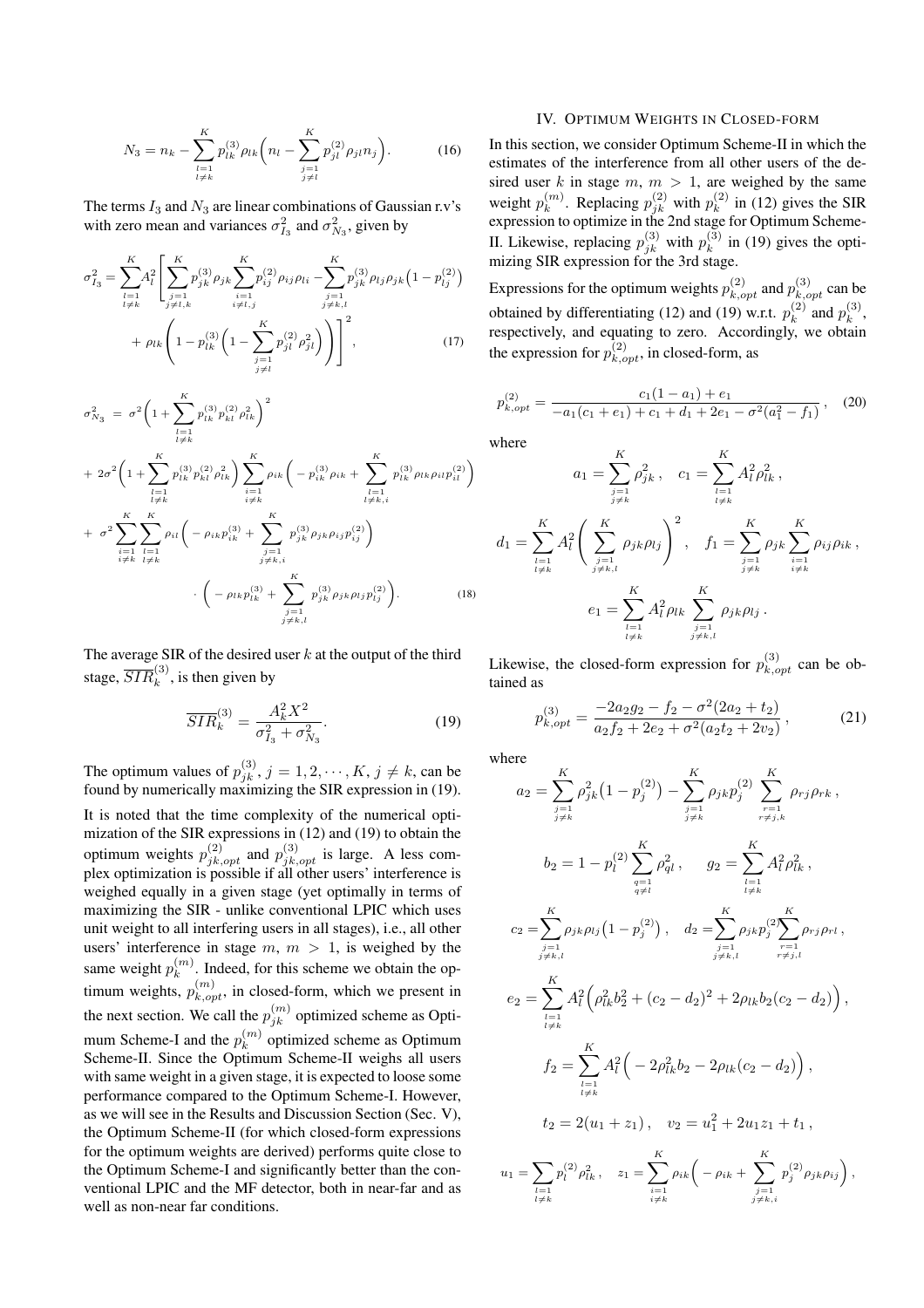

Fig. 1. Average SIR at the 2nd and 3rd stage outputs of the desired user  $(k = 1)$ , as a function of the weight,  $p_k^{(m)}$ . Optimum Scheme-II.  $K = 15$ . Processing gain  $= 64$ . Random spreading sequences. SNR  $= 10$  dB.

$$
t_1 = \sum_{\substack{i=1 \ i \neq k}}^K \sum_{\substack{l=1 \ i \neq k}}^K \rho_{il} \left( -\rho_{ik} + \sum_{\substack{j=1 \ j \neq k,i}}^K p_j^{(2)} \rho_{jk} \rho_{ij} \right) \left( -\rho_{lk} + \sum_{\substack{j=1 \ j \neq k,l}}^K p_j^{(2)} \rho_{jk} \rho_{lj} \right).
$$

In Fig. 1, using Eqns. (12) and (19),we plot the average SIR at the 2nd ( $m = 2$ ) and 3rd ( $m = 3$ ) stage outputs of the Optimum Scheme-II for the desired user  $(k = 1)$ , as a function of the weight  $p_k^{(m)}$  for the case of  $K = 15$  users using random spreading sequences of processing gain 64 and SNR =  $A^2/\sigma^2$ = 10 dB. It is noted that the maximum interference cancelled output SIR increases as the number of stages increases (i.e.,  $\overline{SIR}_{k,opt}^{(3)} > \overline{SIR}_{k,opt}^{(2)}$ , which is intuitively expected).

# *A. Probability of Bit Error*

The probability of bit error of the desired user  $k$  at the output of the mth stage can be obtained in terms of the optimized SIR as

$$
P_k^{(m)} = \frac{1}{2} \left( 1 - \sqrt{\frac{\overline{SIR}_{k,opt}^{(m)}}{1 + \overline{SIR}_{k,opt}^{(m)}}} \right). \tag{22}
$$

where  $\overline{SIR}_{k,opt}^{(m)}$  is the output SIR when the optimum weight  $p_{k,opt}^{(m)}$  is used.

Suppose we consider receive diversity with  $L$  equal-energy i.i.d paths. In this case, cancellation is done on each path and the resulting outputs are coherently combined. Accordingly, the bit decision for the desired user  $k$  in stage  $m$  is given by

$$
\hat{b}_k^{(m)} = \operatorname{sgn}\left(Re\left(\sum_{l=1}^L h_k^{l \, *} y_k^{(m)_l}\right)\right),\tag{23}
$$

where  $h_k^l$  denotes the *k*th user's complex channel coefficient on the *l*th receive antenna path, and  $y_k^{(m)_l}$  denotes the *k*th user's interference cancelled output of the mth stage on the lth receive antenna path, given by

$$
y_k^{(m)_l} = y_k^{(1)_l} - \sum_{j=1, j \neq k}^{K} p_{jk}^{(m)_l} \rho_{jk} y_j^{(m-1)_l}.
$$
 (24)



Fig. 2. BER performance of SIR-optimized WLPIC schemes. Optimum Schemes I and II.  $L = 1$ ,  $K = 4$ , Proc. Gain = 64. Near-far effect:  $4$ , Proc.Gain = 64. Near-far effect:  $A_2/A_1 = A_3/A_1 = 10, A_4 = A1.$ 

On each receive antenna path, the expressions for the variances due to interference,  $\sigma_{I_m}^2$ , and due to noise,  $\sigma_{N_m}^2$ , remain the same as those for the flat fading case given before. The probability of bit error for the desired user  $k$  with  $L$  equalenergy diversity paths can be obtained as (similar to obtaining Eq. 3.140 in [1])

$$
P_k^{(m)} = \frac{1}{2} - \frac{1}{2} \sqrt{\frac{\overline{SIR}_{k,opt}^{(m)}}{1 + \overline{SIR}_{k,opt}^{(m)}}} \left( 1 + \sum_{n=1}^{L-1} \frac{1 \cdot 3 \cdot 5 \cdots (2n-1)}{n! 2^n \left( 1 + \overline{SIR}_{k,opt}^{(m)} \right)^n} \right). (25)
$$

## V. RESULTS AND DISCUSSIONS

In this section, we present the BER performance of the SIRoptimized weighted LPIC (WLPIC) schemes presented in the previous sections. In Fig. 2, we plot the BER of the Optimum Scheme-I  $(p_{jk}^{(m)}$  optimized scheme) and Optimum Scheme-II  $(p_k^{(m)}$  optimized scheme) as a function of SNR on flat Rayleigh fading  $(L = 1)$ , for the 2nd  $(m = 2)$  and 3rd  $(m = 3)$  stages. The number of users is  $K = 4$  with near-far effect such that users 2 and 3 have 10 times more amplitude than users 1 and 4 (i.e.,  $A_2/A_1 = A_3/A_1 = 10$ ,  $A_4 = A_1$ ). In all the performance plots, user 1 is taken to be the desired user. All the BER plots are based on the analytical expressions in (22) using the appropriate optimized SIR values. In all the numerical results presented here, we assign different random spreading sequences of processing gain 64 to different users, and the cross-correlation coefficients are computed for these random sequences. We have obtained the BER through simulations as well (we found close match between analysis and simulation results which is expected since the expressions are exact and there is no approximation involved). The performance of the MF detector as well as the decorrelating (DC) detector are also shown for comparison.

From Fig. 2, it is observed that the 2nd stage of the Optimum Scheme-I itself performs very close to that of the DC detector. In fact, since the number of users is small, the Optimum Scheme-I is able to remove most interference in the 2nd stage itself and the 3rd stage provides very little (almost